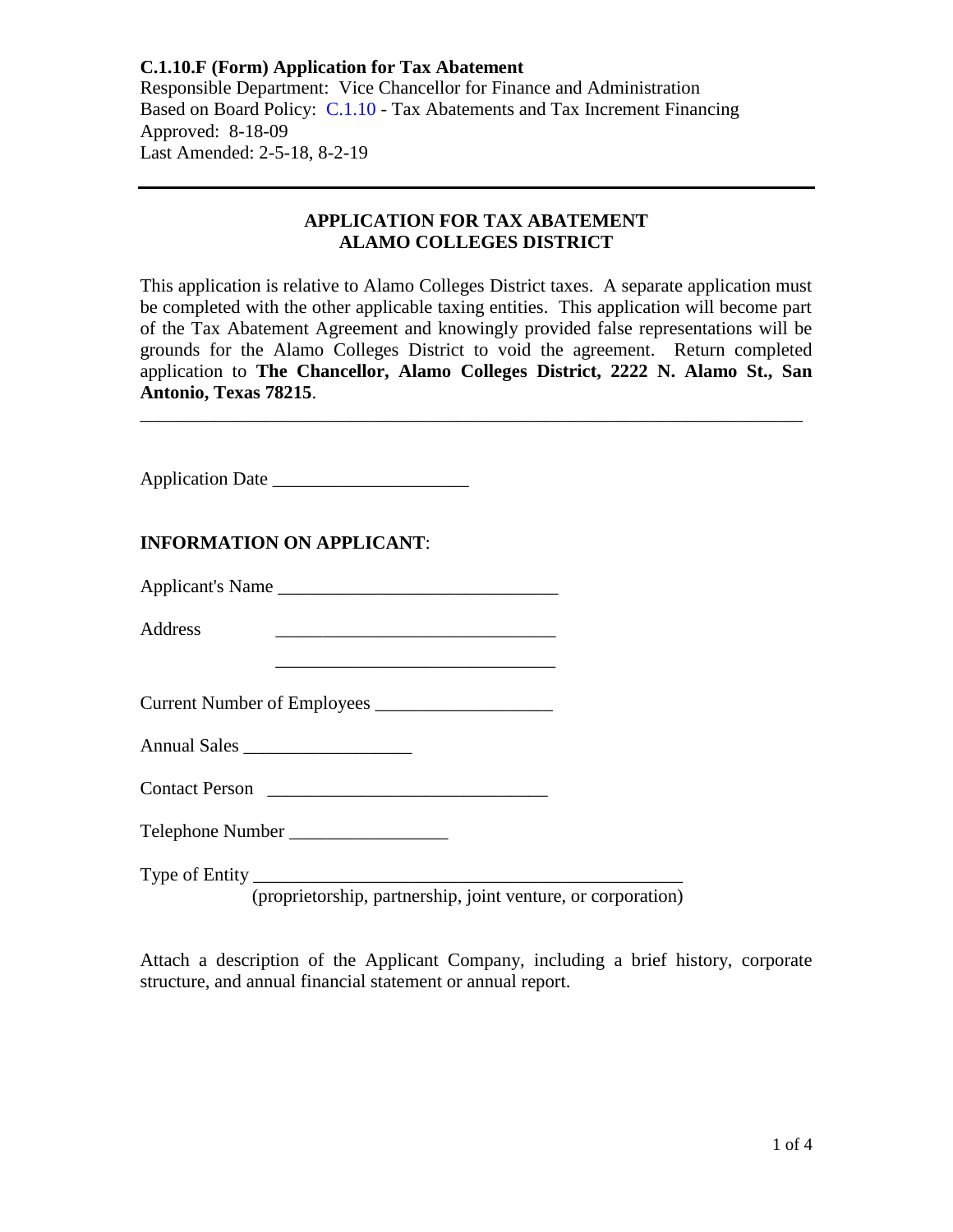Responsible Department: Vice Chancellor for Finance and Administration Based on Board Policy: [C.1.10](https://www.alamo.edu/siteassets/district/about-us/leadership/board-of-trustees/policies-pdfs/section-c/c.1.10-policy.pdf) - Tax Abatements and Tax Increment Financing Approved: 8-18-09 Last Amended: 2-5-18, 8-2-19

# **INFORMATION ON THE PROJECT**:

Street Address \_\_\_\_\_\_\_\_\_\_\_\_\_\_\_\_\_\_\_\_\_\_\_\_\_\_\_

School District \_\_\_\_\_\_\_\_\_\_\_\_\_\_\_\_\_\_\_\_\_\_\_\_\_\_\_

Legal Description \_\_\_\_\_\_\_\_\_\_\_\_\_\_\_\_\_\_\_\_\_\_\_\_\_\_\_\_\_\_\_\_\_\_\_\_\_\_\_\_\_\_\_\_\_\_\_

 $\overline{\phantom{a}}$  , we can consider the constraint of  $\overline{\phantom{a}}$ 

# **Mark One**:

( ) Expansion of Existing Facility ( ) New Construction

**Real Property Tax Account Numbers** 

**Type of Facility**: Please Check One

| () Manufacturing/Assembly | () Regional Tourist Entertainment |
|---------------------------|-----------------------------------|
|---------------------------|-----------------------------------|

( ) Regional Distribution ( ) Biomedical/Biotech Research

( ) Other Basic Industry

Attach statement fully explaining the project, describing existing site and improvements, describing all proposed improvements, and providing a list of improvements for which abatement is requested. Attach a map showing location of existing and proposed improvements.

Describe the proposed use of the facility including the product or service to be provided.

\_\_\_\_\_\_\_\_\_\_\_\_\_\_\_\_\_\_\_\_\_\_\_\_\_\_\_\_\_\_\_\_\_\_\_\_\_\_\_\_\_\_\_\_\_\_\_\_\_\_\_\_\_\_\_\_\_\_\_\_\_\_\_\_\_\_\_\_\_\_\_ \_\_\_\_\_\_\_\_\_\_\_\_\_\_\_\_\_\_\_\_\_\_\_\_\_\_\_\_\_\_\_\_\_\_\_\_\_\_\_\_\_\_\_\_\_\_\_\_\_\_\_\_\_\_\_\_\_\_\_\_\_\_\_\_\_\_\_\_\_\_\_ \_\_\_\_\_\_\_\_\_\_\_\_\_\_\_\_\_\_\_\_\_\_\_\_\_\_\_\_\_\_\_\_\_\_\_\_\_\_\_\_\_\_\_\_\_\_\_\_\_\_\_\_\_\_\_\_\_\_\_\_\_\_\_\_\_\_\_\_\_\_\_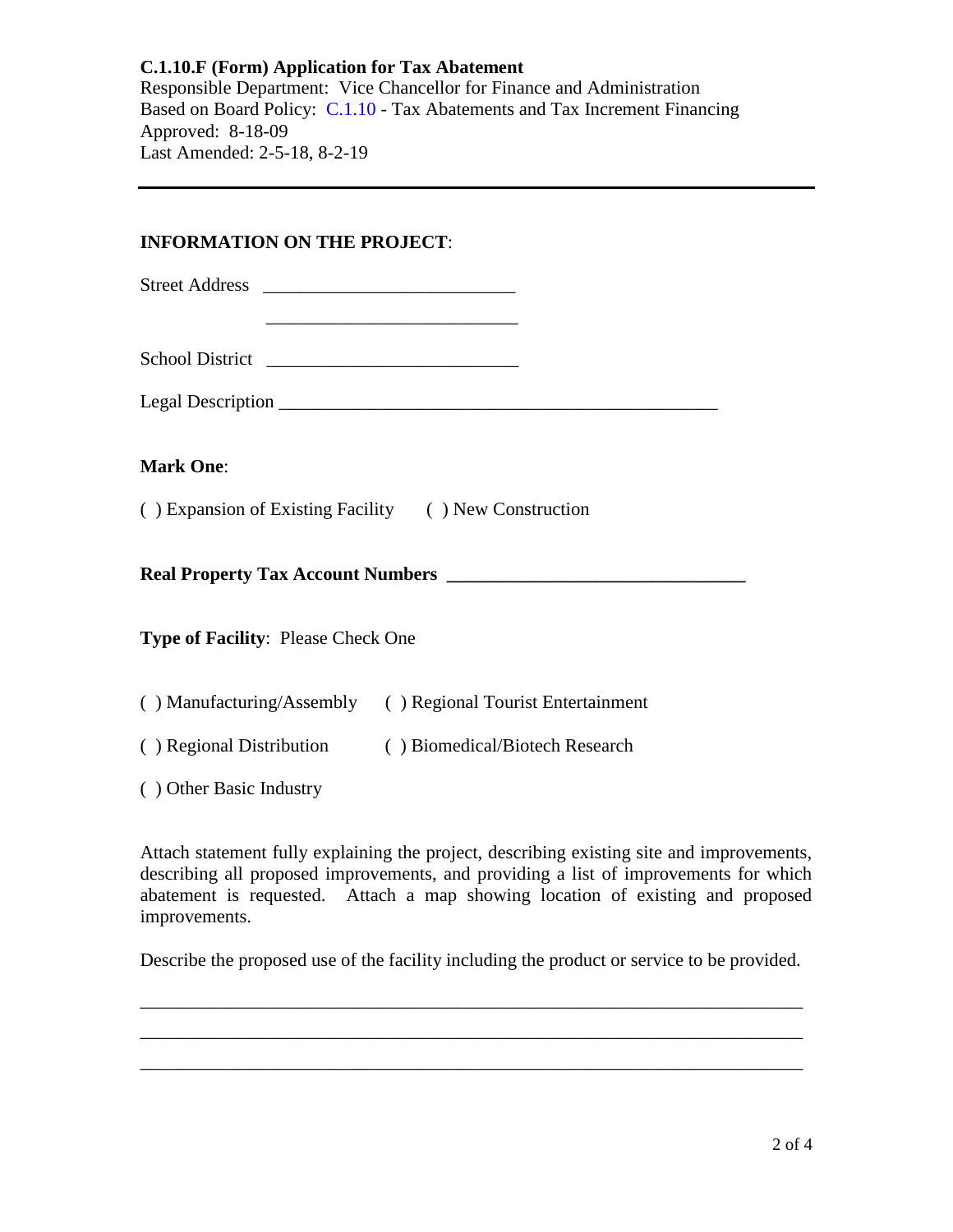Responsible Department: Vice Chancellor for Finance and Administration Based on Board Policy: [C.1.10](https://www.alamo.edu/siteassets/district/about-us/leadership/board-of-trustees/policies-pdfs/section-c/c.1.10-policy.pdf) - Tax Abatements and Tax Increment Financing Approved: 8-18-09 Last Amended: 2-5-18, 8-2-19

Is any interest in the project presently held by a member of the Alamo Colleges District or any District Representative?

( ) **No** ( ) **Yes**

### **Construction Estimate**:

| <b>Start Date</b>                                     | <b>Contract Amount</b> |
|-------------------------------------------------------|------------------------|
| Completion Date $\angle$ / $\angle$ Construction Jobs |                        |
| <b>Permanent Job Creation:</b>                        |                        |

| Current employment (if any) |  |
|-----------------------------|--|
|-----------------------------|--|

| Jobs created at opening |  |
|-------------------------|--|
| at 3 years              |  |

| at 6 years<br><u>.</u> |  |
|------------------------|--|

| <b>Appraised Value of Land:</b> |  |
|---------------------------------|--|
|                                 |  |

**Appraised Value of Existing Improvements**: \$ \_\_\_\_\_\_\_\_\_\_\_\_

**Estimated Value of Proposed Improvements**:\* \$ \_\_\_\_\_\_\_\_\_\_\_\_

| <b>Estimated Value of Inventory:</b>                                                        |  |
|---------------------------------------------------------------------------------------------|--|
| <b>Estimated Value of Furniture, Fixtures, and</b><br><b>Equipment</b> (personal property): |  |